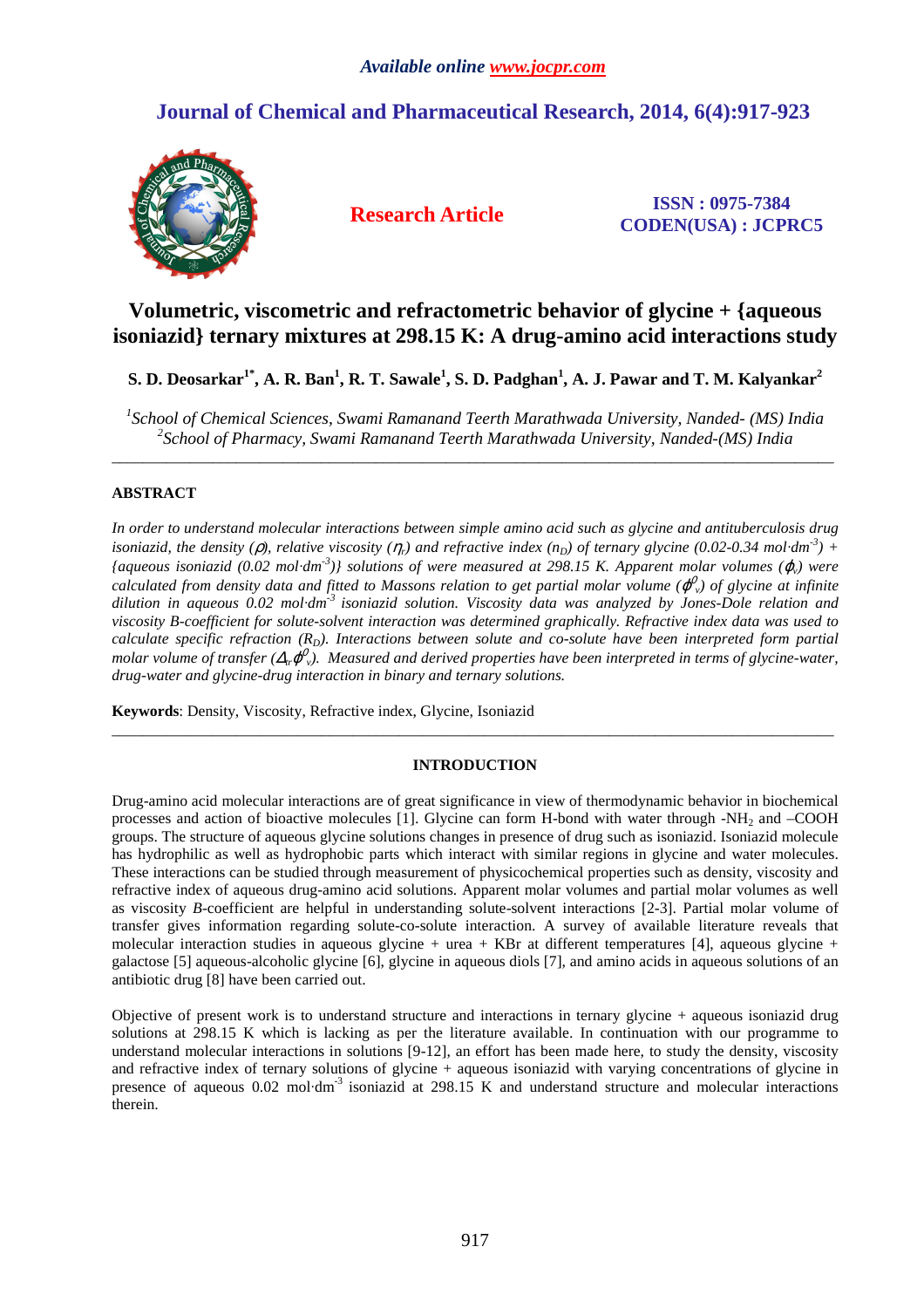#### **EXPERIMENTAL SECTION**

*\_\_\_\_\_\_\_\_\_\_\_\_\_\_\_\_\_\_\_\_\_\_\_\_\_\_\_\_\_\_\_\_\_\_\_\_\_\_\_\_\_\_\_\_\_\_\_\_\_\_\_\_\_\_\_\_\_\_\_\_\_\_\_\_\_\_\_\_\_\_\_\_\_\_\_\_\_*

Glycine (*SD fine*, AR Grade) and isoniazid (Figure 1) were used as available. Double distilled water was used for preparation all the solutions. Stock solution of aqueous isoniazid of 0.02 mol·dm-3 concentration was prepared in 500 cm<sup>3</sup> calibrated volumetric flask. All other solutions were prepared by dissolving accurate quantities of glycine in aqueous isoniazid stock solution. Density of different solution was determined by using single capillary pycnometer (*Riviera*<sup>TM</sup>) of 10 cm<sup>3</sup> capacity [13]. Weighing was done on single pan electronic balance ( $\pm 0.001$  g). Pycnometer was suspended in constant temperature water bath for about 15 min to attain the thermal equilibrium and then weighing was done. Average of three weights was taken for density calculation. Viscosity was determined from flow time method using suspended level *U*-type Ostwald viscometer (*Borosilicate*). Viscometer was suspended in constant temperature water bath for about 15 min to attain the thermal equilibrium. Average of three flow times were considered for calculation of relative viscosity of solution. Refractive index measurement was done on Cyber LAB-Cyber Abbe Refractometer (*Amkette Analytics*, ±0.0002). Temperature of solution during refractive index measurements was maintained constant at  $298.15 \pm 0.1$  K by water circulation system available with refractometer using specially designed constant temperature water bath. Temperature of sample solution was read on digital thermometer  $(\pm 0.1 \text{ K})$  attached to the refractometer.



**Figure 1: Chemical structures of glycine and isoniazid** 

#### **RESULTS AND DISCUSSION**

Experimental and derived physicochemical properties are represented graphically. Experimental density, viscosity and refractive index data of glycine  $+ 0.02$  mol·dm<sup>-3</sup> aqueous isoniazid solutions is presented in Figure 2-4. It is seen form Figure 1-3 that density, viscosity and refractive index of solution increased with concentration of glycine in aqueous  $0.02 \text{ mol} \cdot \text{dm}^{-3}$  isoniazid. Increase in viscosity is attributed to the increase in hydrophilic-ionic and hydrophilic-hydrophilic interactions with increase in glycine concentration which causes more fractional resistance to flow of solution [8].

**Figure 2. Variation in density (**ρ**) with concentration (***c***) of glycine + aqueous-isoniazid solutions at 298.15 K** 

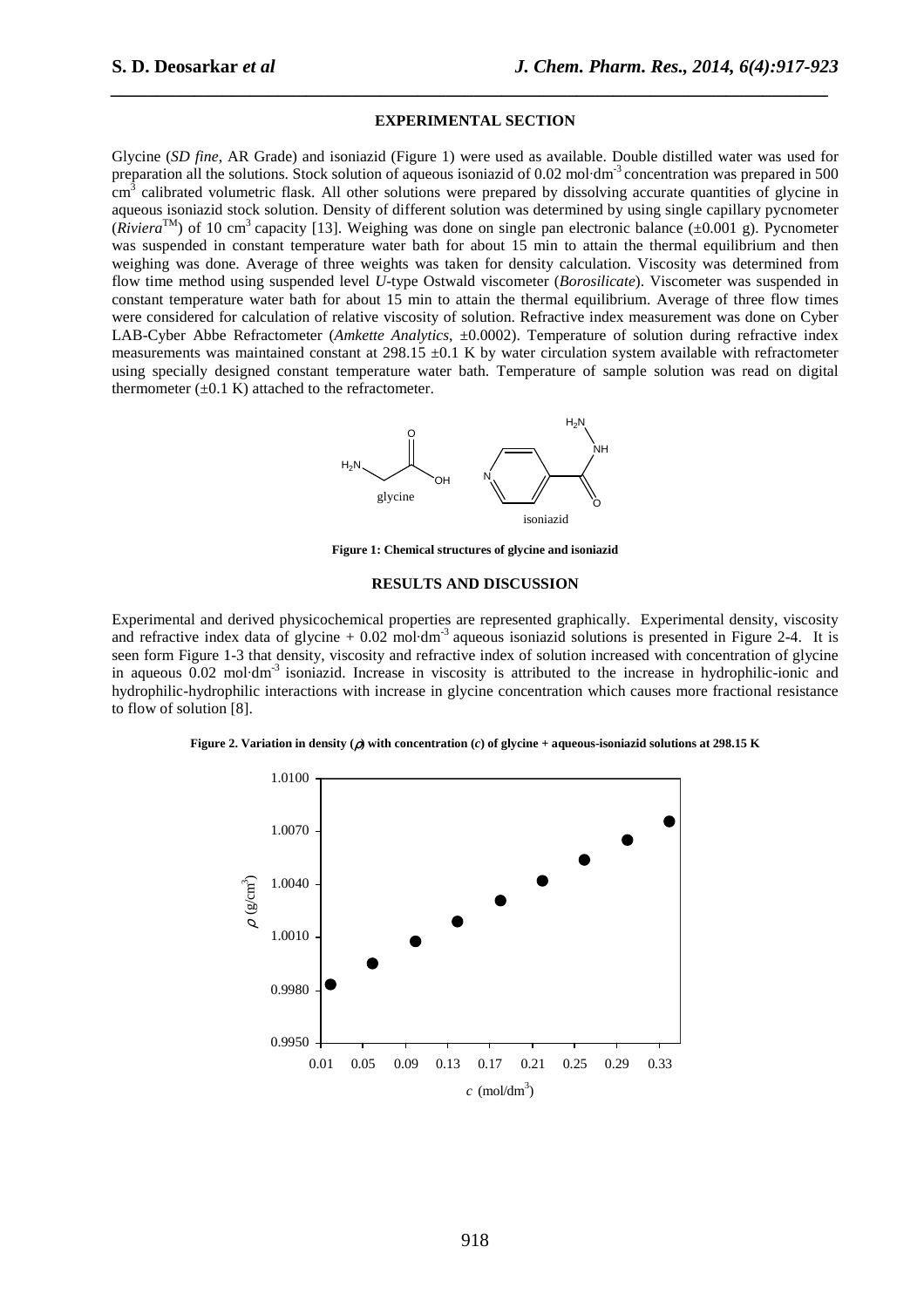

**Figure 3. Variation in viscosity (**η**) with concentration (***c***) of glycine + aqueous-isoniazid solutions at 298.15 K** 

*\_\_\_\_\_\_\_\_\_\_\_\_\_\_\_\_\_\_\_\_\_\_\_\_\_\_\_\_\_\_\_\_\_\_\_\_\_\_\_\_\_\_\_\_\_\_\_\_\_\_\_\_\_\_\_\_\_\_\_\_\_\_\_\_\_\_\_\_\_\_\_\_\_\_\_\_\_*

**Figure 4. Variation in refractive index**  $(n<sub>D</sub>)$  **with concentration (***c***) of glycine + aqueous-isoniazid solutions at 298.15 K** 



Density data were fitted to Eq. 1 and apparent molar volumes  $(\varphi_v)$  were calculated [14-15]. The molar concentration of glycine was converted to molal concentration using standard formula.

$$
\varphi_{\nu} = \frac{M}{\rho} + \frac{10^3 (\rho_o - \rho)}{m \rho \rho_o} \tag{1}
$$

Where,

 $\rho_0$ = density of water/aqueous drug solution in which glycine solutions were prepared  $\rho$ =density of experimental solution  $M$ = molar mass glycine (75.07 g·mol<sup>-1</sup>) *m*= molal concentration of glycine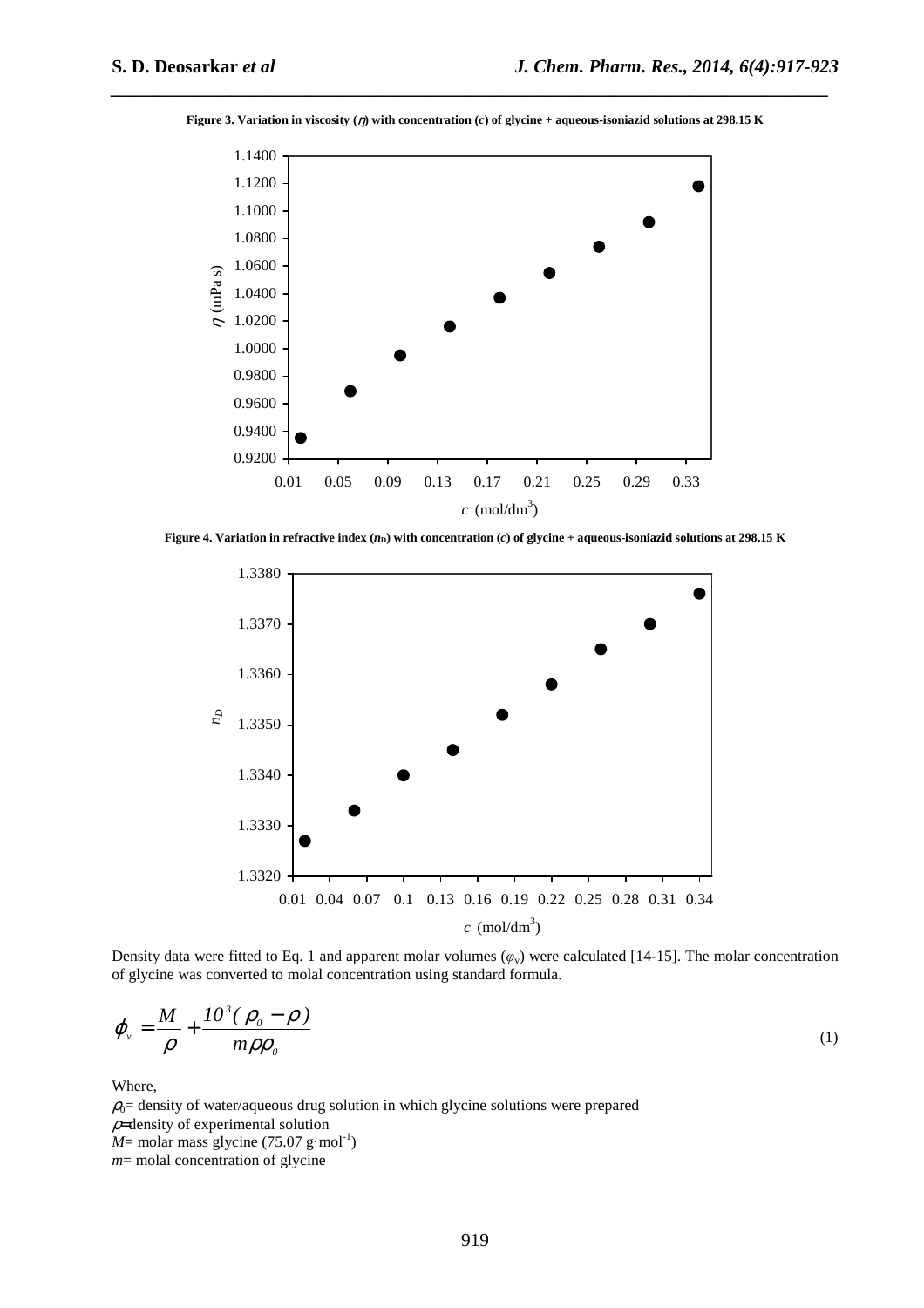Variation in the calculated  $\varphi$ <sub>v</sub> with concentration of glycine is presented in Figure 5. It is seen that apparent molar volumes  $(\varphi_v)$  are large and positive and increase with concentration of glycine for all solutions which is due to presence of strong solute-solvent interactions.

*\_\_\_\_\_\_\_\_\_\_\_\_\_\_\_\_\_\_\_\_\_\_\_\_\_\_\_\_\_\_\_\_\_\_\_\_\_\_\_\_\_\_\_\_\_\_\_\_\_\_\_\_\_\_\_\_\_\_\_\_\_\_\_\_\_\_\_\_\_\_\_\_\_\_\_\_\_*





Dependence of  $\varphi$ <sub>v</sub> values on concentration of glycine is fitted to the Massons linear relation [16-17], Eq. 2.

$$
\boldsymbol{\varphi}_{\rm v} = \boldsymbol{\varphi}_{\rm v}^0 + \mathbf{S}_{\rm v} \sqrt{\mathbf{c}} \tag{2}
$$

Where,

 $\varphi$ <sup>0</sup><sub>v</sub>= intercept representing solute-solvent interactions (partial molar volume) and  $S_v$ = experimental slope representing solute-solute interactions

From the plot of  $\varphi$ <sub>v</sub> and  $\sqrt{c}$  (Figure 6),  $S_v$  and  $\varphi^0$ <sub>v</sub> were determined. The  $\varphi$ v increased with concentration of glycine. From the Massons plot, partial molar volume at infinite dilution,  $\varphi^0$  is found to be 43.25 cm<sup>3</sup>·mol<sup>-1</sup> and the value of  $S_v$  was found to be 5.70 cm<sup>3</sup>·kg<sup>3/2</sup>·mol<sup>-3/2</sup>. Large and positive value of  $\varphi^0$ <sub>v</sub> indicates existence of strong solutesolvent interactions in solution and positive value of  $S<sub>v</sub>$  indicates presence of solute-solute interactions in solution.

#### **Figure 6. Variation**  $\phi$ **, with**  $\sqrt{c}$  **(Massons relation) for determination of partial molar volume (** $\phi^0$ **), of glycine in aqueous-isoniazid solutions at 298.15 K**

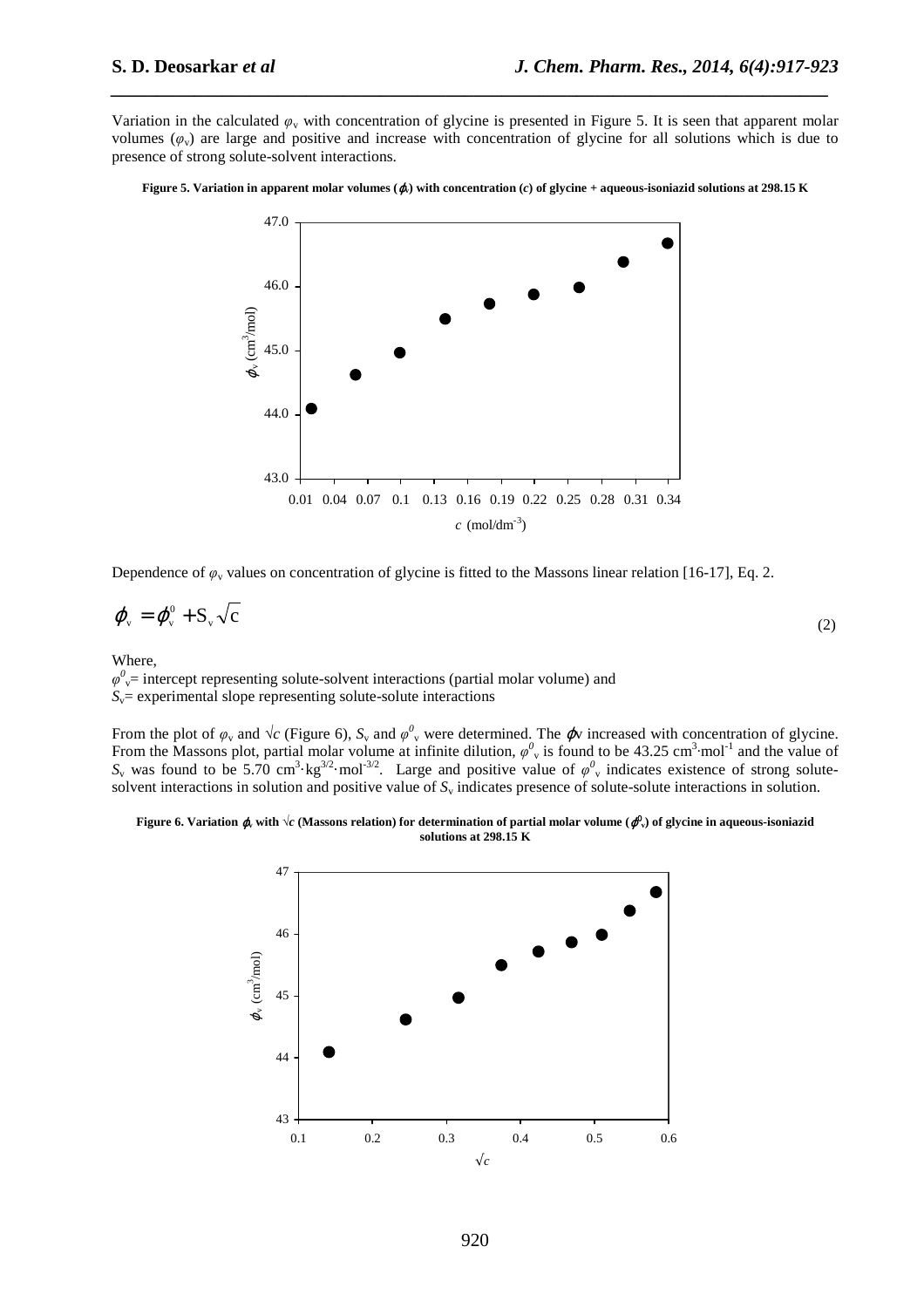Relative viscosity ( $\eta_i = \eta/\eta_0$ ) was calculated using Eq. 3:

$$
\eta_{\rm r} = \frac{\rho_{\rm s} t_{\rm s}}{\rho_{\rm o} t_{\rm o}}\tag{3}
$$

*\_\_\_\_\_\_\_\_\_\_\_\_\_\_\_\_\_\_\_\_\_\_\_\_\_\_\_\_\_\_\_\_\_\_\_\_\_\_\_\_\_\_\_\_\_\_\_\_\_\_\_\_\_\_\_\_\_\_\_\_\_\_\_\_\_\_\_\_\_\_\_\_\_\_\_\_\_*

Where,  $\rho_0$  is density of water/aqueous drug solution,  $\rho_s$  is density of experimental solution,  $t_0$  and  $t_s$  are flow times for water/aqueous drug solution and experimental solution respectively.

Calculated relative viscosities with concentration are presented in Figure 7. It is seen that relative viscosity increased with concentration of glycine. Relative viscosity data was fitted to Jones-Dole [18-20] empirical expression (Eq. 4).

$$
\eta_{\rm r} - 1/\sqrt{\rm c} = A + B\sqrt{\rm c} \tag{4}
$$

Where,  $\eta$  is viscosity of solution,  $\eta_o$  is viscosity of solvent,  $\eta_i = \eta/\eta_o$  is relative viscosity and *c*=concentration of solution. And *A* and *B* are viscosity coefficients determined as intercept and slope of the plot  $\eta_r$ -1/ $\sqrt{c}$  versus  $\sqrt{c}$ (Figure 8).





Viscosity *B-*coefficient gives information about solute-solvent interactions [21], solvation of ions and effect of solute on structure of solvent near the environment of solute [22]. Value of viscosity *B-*coefficient is found to be 0.20 dm<sup>3</sup>·mol<sup>-1</sup> which are in agreement with value of  $\varphi^0$ <sub>v</sub> which indicates presence of strong solute-solvent interactions. Viscosity *A*-coefficient is found to be 0.30  $\text{dm}^{3/2}$  $\text{mol}^{-1/2}$  which is positive due to existence of solutesolute interactions.

Temperature independent quantity, *specific refraction* (R<sub>D</sub>) which explains electronic polarizability of a substance was calculated by Lorentz and Lorenz [23] equation 5.

$$
R_{p} = \frac{(n_{p}^{2} - 1)}{(n_{p}^{2} + 2)} \times \frac{1}{\rho}
$$
 (5)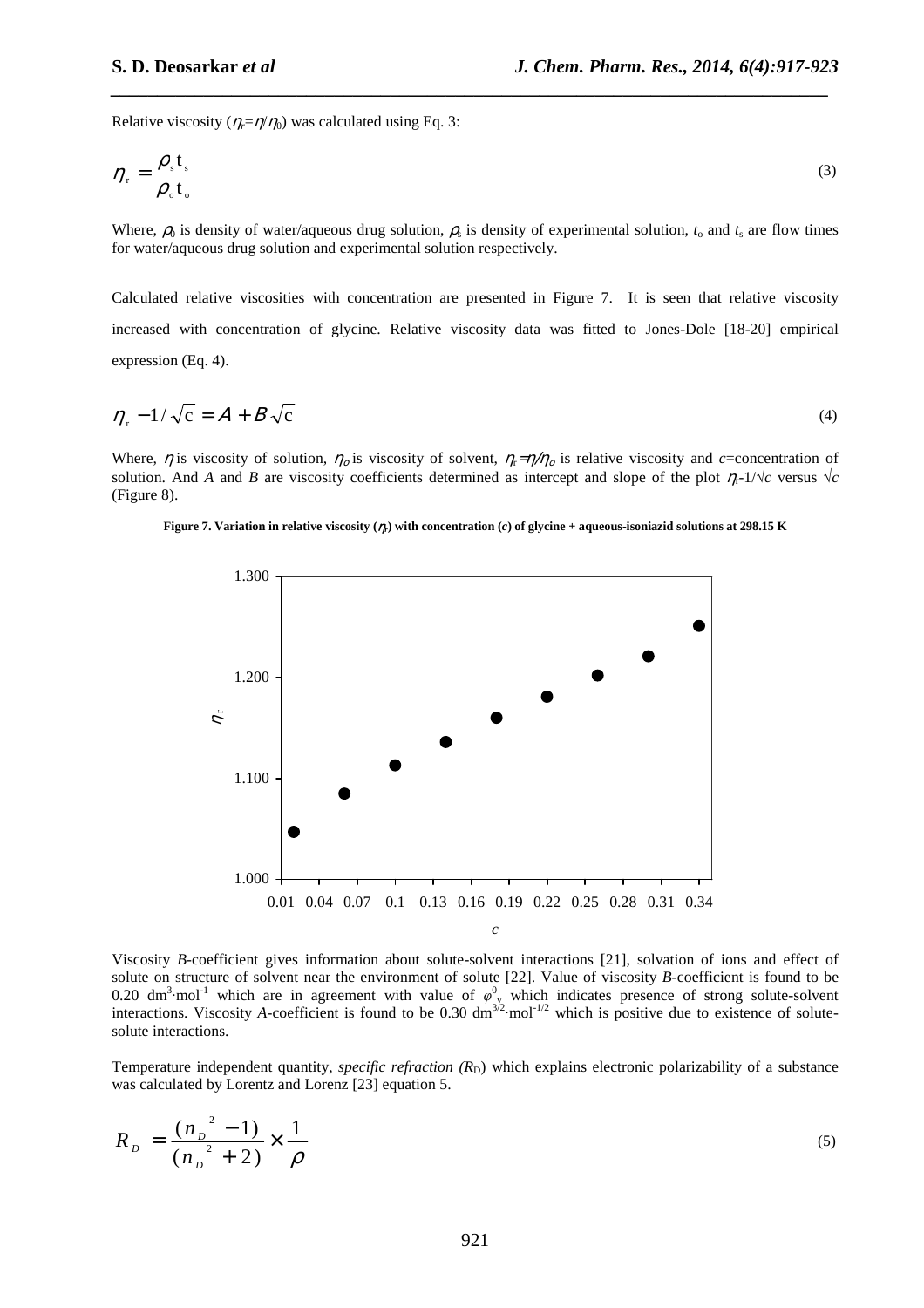**Figure 8. Variation in**  $\eta_r$ **-1/** $\sqrt{c}$  **with**  $\sqrt{c}$  **for determination of viscosity coefficients as per the Jones-Dole relation** 

*\_\_\_\_\_\_\_\_\_\_\_\_\_\_\_\_\_\_\_\_\_\_\_\_\_\_\_\_\_\_\_\_\_\_\_\_\_\_\_\_\_\_\_\_\_\_\_\_\_\_\_\_\_\_\_\_\_\_\_\_\_\_\_\_\_\_\_\_\_\_\_\_\_\_\_\_\_*



Specific refraction  $(R_D)$  of glycine in 0.02 mol·dm<sup>-3</sup> isoniazid is presented in Figure 9. It is seen that specific refractions increased with increase in concentration of glycine which indicated electronic polarizability of a substance increase with concentration of glycine.





In binary aqueous isoniazid solutions, solute-solvent interaction between hydrophilic parts of drug and polar water molecule exists. The hydrophilic parts of isoniazid get solvated by water molecules. On addition of glycine in aqueous isoniazid solution, glycine through its ionic polar sites and hydrophilic sites interacts with polar water molecules which perturb original structure of aqueous isoniazid solution. This process removes water molecules from hydrated drug which decreases hydration number of drug. Structure of isoniazid in aqueous solution is thus changed due to addition of glycine to binary system. As per the co-sphere overlap model [24] interaction between glycine and isoniazid can be of following types: a) ion-hydrophilic interactions between zwitterionic groups of glycine and –CONHNH2 group of isoniazid, b) hydrophilic-hydrophobic interactions between hydrophobic part of glycine and –CONHNH2 group of drug and c) hydrophobic-hydrophobic interactions between hydrophobic groups of glycine and isoniazid. Positive value of  $\Delta_{tr}\phi^0$  (43.25–42.97 [25] =0.28 cm<sup>3</sup>·mol<sup>-1</sup>) indicates interactions of the type (a) are relatively dominant over the remaining interactions.